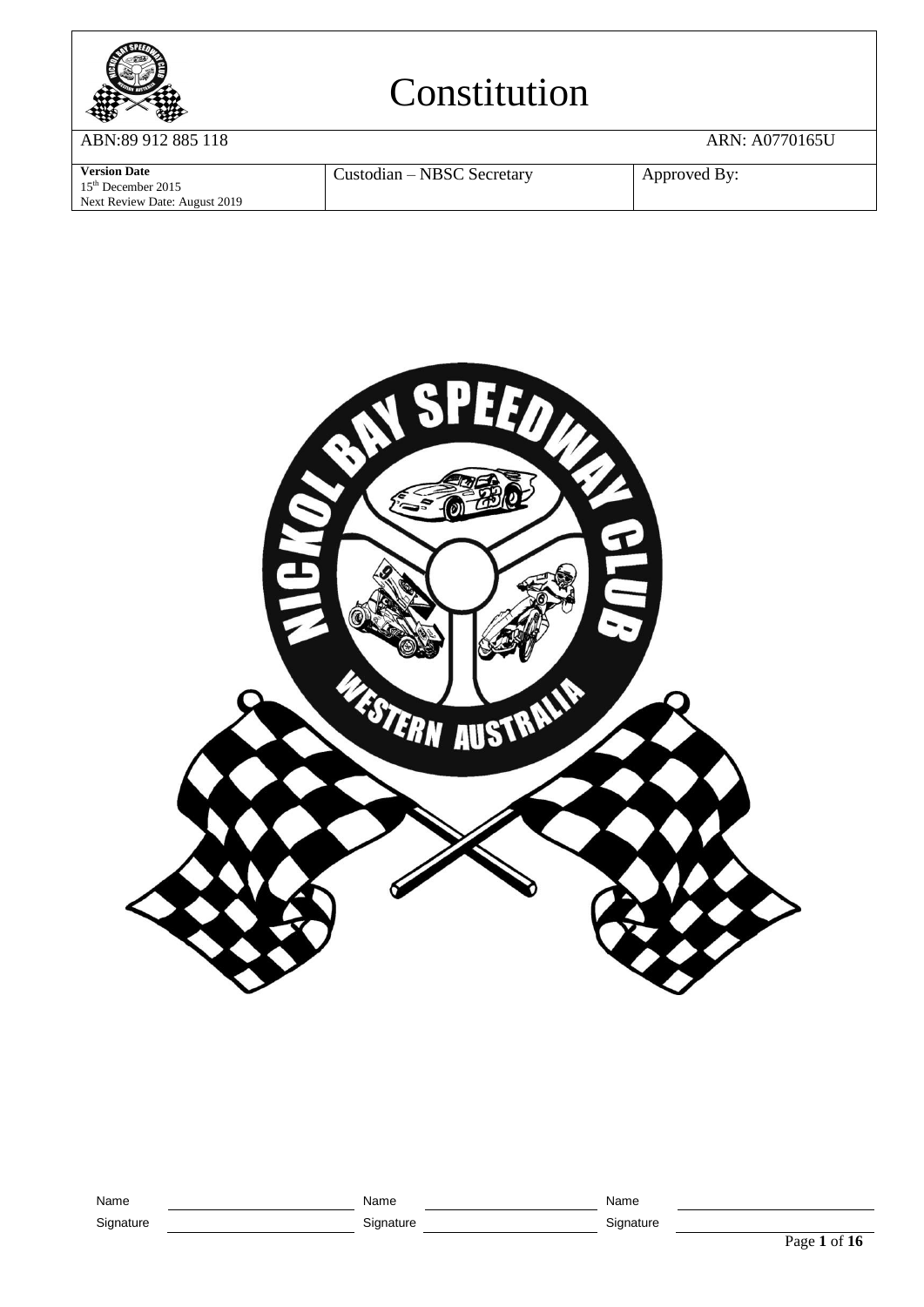

ABN:89 912 885 118 ARN: A0770165U

**Version Date** 15th December 2015 Next Review Date: August 2019 Custodian – NBSC Secretary | Approved By:

#### **1 Name of Association**

### Nickol Bay Speedway Club Inc.

### **2 Definitions**

In these rules, unless the contrary intention appears-

"Annual General Meeting" is the meeting convened annually at the end of a season.

"General meeting" means a meeting held by the Committee for both committee members and club members

"Committee member" means person referred to section 10

"Department" means the government department with responsibility for administering the *Associations Incorporation Act (1987)*;

"financial year" means a period not exceeding 15 months fixed by the Committee, being a period commencing on the date of incorporation of the Association and ending on 30 June; and thereafter each period commencing 1 July and ending on 30 June in the following year;

"General meeting" means a meeting to which all members are invited;

"Member" means member of the Association;

"Poll" means voting conducted in written form (as opposed to a show of hands);

"Special general meeting" means a general meeting other than the annual general meeting;

"Special resolution" has the meaning given by section 24 of the Act, that is-

A resolution is a special resolution if it is passed by a majority of not less than three-fourths of the members of the association who are entitled under the rules of the association to vote and vote in person or, where proxies or postal votes are allowed by the rules of the association by proxy or postal vote, at a general meeting of which notice specifying the intention to propose the resolution as a special resolution was given in accordance with those rules.

At a meeting at which a resolution proposed as a special resolution is submitted, a declaration by the person presiding that the resolution has been passed as a special resolution shall be evidence of the fact unless, during the meeting at which the resolution is submitted, a poll is demanded in accordance with the rules of the Association or, if the rules do not make provision as to the manner in which a poll may be demanded, by at least 3 members of the association present in person or, where proxies are allowed, by proxy.

If a poll is held, a declaration by the person presiding as to the result of a poll is evidence of the matter so declared.

"Approved Accountant" Approved refers to a Chartered Practising Accountant (CPA) approved by the club to access accounts, books or information and will be used for all annual financial year statements or reports.

"The Act" means the *Associations Incorporation Act 1987*;

"The Association" means the Association referred to in rule 1 (Nickol Bay Speedway Club Inc.) "The Chairperson" means-

(a) In relation to the proceedings at a Committee meeting or general meeting, the person presiding at the Committee meeting or general meeting (b) Also referred to as the President

"The Committee" means the Committee of Management of the Association

| Name      | Name      | Name      |
|-----------|-----------|-----------|
| Signature | Sianature | Signature |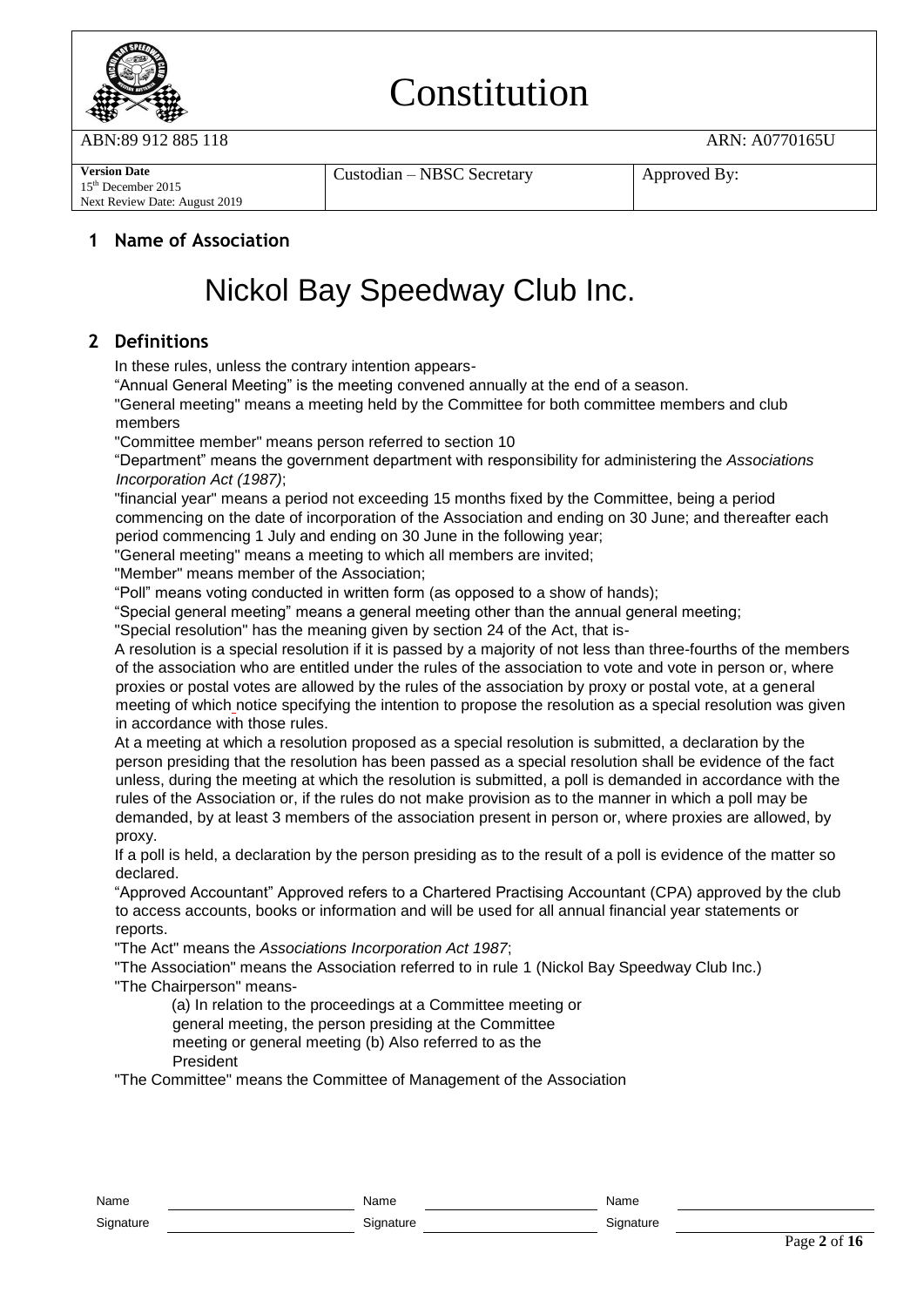

ABN:89 912 885 118 ARN: A0770165U

| <b>Version Date</b><br>$15th$ December 2015<br>Next Review Date: August 2019 | Custodian – NBSC Secretary | Approved By: |
|------------------------------------------------------------------------------|----------------------------|--------------|
|------------------------------------------------------------------------------|----------------------------|--------------|

### **3 Objects of Association**

(1) The Objects of the Association are:

To promote and develop motorsports in the Pilbara and surrounding Districts

Encourage the spirit of sportsmanship and fellowship amongst drivers and members.

Provide a social environment and opportunity for all interested people to participate in a sport that provides both education and technical knowledge.

To grow and facilitate junior racing in a controlled environment while encouraging safe driving habits.

Encourage and provide a family friendly environment for the whole community and improving our venue for everyone to enjoy.

Promote and support local businesses that support local community organisations. Working together with other Non-Profit Organisations by providing our assistance, sharing our knowledge and showing our support to help make a difference in our community.

(2) The property and income of the Association shall be applied solely towards the promotion of the objects of the Association and no part of that property or income may be paid or otherwise distributed, directly or indirectly, to members, except in good faith in the promotion of those objects.

### **4 Powers of Association**

Association may do all things necessary or convenient for carrying out its objects and purposes, and in particular, may -

- 1) Acquire, hold, deal with, and dispose of any real or personal property
- 2) Open and operate bank accounts;
- 3) Give such security for the discharge of liabilities incurred by the Association as the Association thinks fit.
- 4) Appoint agents to transact any business of the Association on its behalf
- 5) Enter into any other contract it considers necessary or desirable. Contract must first be advised to the Members at a General Meeting.

| Name      | Name      | Name      |
|-----------|-----------|-----------|
| Signature | Sianature | Sianature |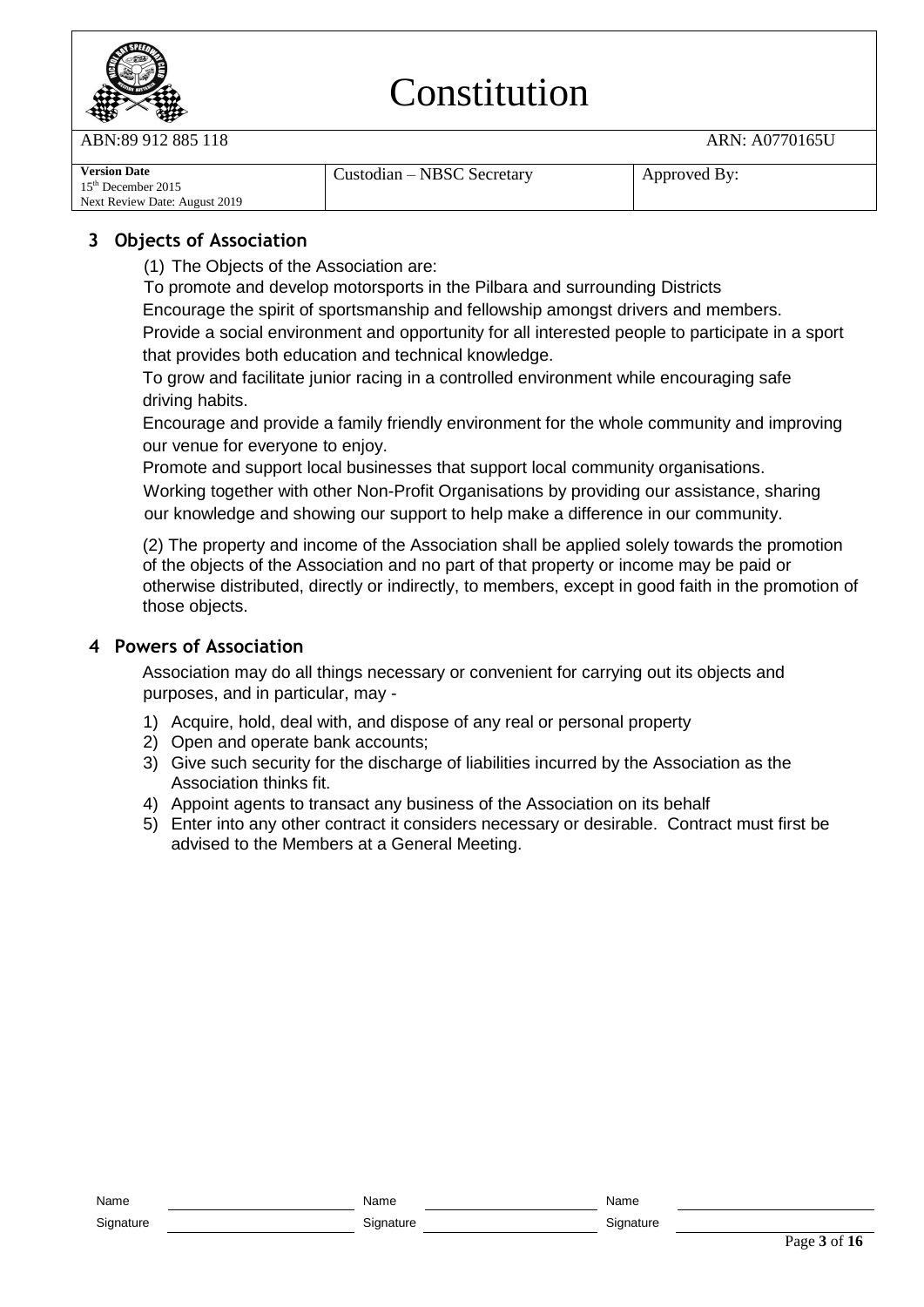

ABN:89 912 885 118 ARN: A0770165U

| <b>Version Date</b>           | Custodian – NBSC Secretary | Approved By: |
|-------------------------------|----------------------------|--------------|
| $15th$ December 2015          |                            |              |
| Next Review Date: August 2019 |                            |              |

### **5 Qualifications for membership of Association**

- (1) Membership of the Association is open to the public and financial members. Financial member consists of the following:
	- 1. Life Membership
	- 2. Single Membership
	- 3. Family Membership
	- 4. Social Member Non-Voting Rights
- (2) A person who wishes to become a member must-
	- (a) Complete a membership form.
	- (b) Agree to abide by the Constitution and Club rules and Regulations.
	- (c) Acknowledge the waiting period for Voting Rights. Section (14) Voting Rights
- (3) The Committee members may review an application and at a Committee meeting and may accept or reject that application.
- (4) An applicant whose application for membership of the Association is rejected must, if he or she wishes to appeal against that decision, give notice to the Secretary of his or her intention to do so within a period of 14 days from the date he or she is advised of the rejection.
- (5) When notice is given under rule (5.4), the Association in a general meeting no later than the next annual general meeting, must either confirm or set aside the decision of the Committee to reject the application, after having afforded the applicant who gave that notice a reasonable opportunity to be heard by, or to make representations in writing to, the Association in the general meeting.

#### **6 Register of Members of Association**

(1) The Secretary, on behalf of the Association, must comply with section 27 of the Act by keeping and maintaining an up to date condition, a register of the members of the Association and their postal or residential addresses and, upon the request of a member of the Association, shall make the register available for the inspection of the member and the member may make a copy of or take an extract from the register but shall have no right to remove the register for that purpose.

(2) The register must be so kept and maintained at the Secretary's place of residence or at such other place as the members at a general meeting decide.

(3) The Secretary must record the name of a person who dies or who ceases to be a member from the register of members referred to in sub-rule (1).

| Name      | ٦m<br>N۶<br>$\sim$ $\sim$ $\sim$ $\sim$ | محرجا |
|-----------|-----------------------------------------|-------|
| Signature |                                         |       |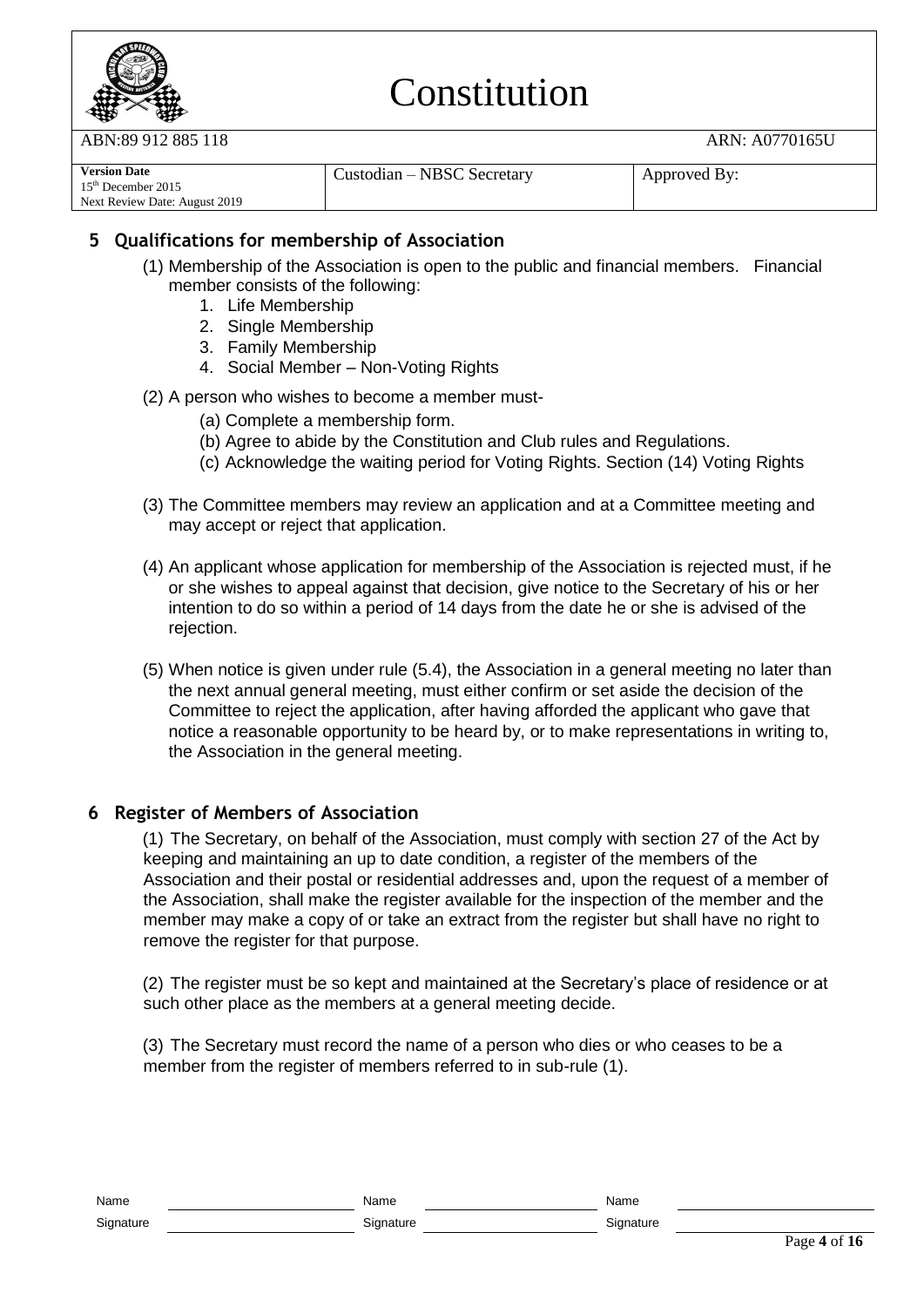

ABN:89 912 885 118 ARN: A0770165U

| <b>Version Date</b>           | Custodian – NBSC Secretary | Approved By: |
|-------------------------------|----------------------------|--------------|
| $15th$ December 2015          |                            |              |
| Next Review Date: August 2019 |                            |              |

### **7 Subscriptions of Members of Association**

(1) The Executive members may, from time to time, determine the amount of the subscription to be paid by each member and the benefits received as a member, such as

- a) Membership token
- b) Free entry to club race meetings
- c) Invitation to Season Windup Presentations and Annual General Meeting
- d) Copy of the Constitution and Club Rules and Regulations and any approved Policies.

(2) Each member must pay to the Treasurer, annually on such date as each subscription determines, the amount of the subscription determined under rule (7.1).

(3) Subject to rule (7.4), a member whose subscription is not paid within 3 months after the expiration date fixed by rule (7.2) ceases on the expiry of that period to be a member.

(4) A person exercises all the rights and obligations of a member for the purposes of these rules if his or her subscription is paid on or before the Anniversary date fixed by rule (7.2) or within 3 months thereafter.

#### **8 Termination of membership of the Association**

Membership of the Association may be terminated upon-

- (1) Receipt by the Secretary or another Committee member of a notice in writing from a member of his or her resignation from the Association. Such person remains liable to pay to the Association the amount of any subscription due and payable by that person to the Association but unpaid at the date of termination; or
- (2) Non-payment by a member of his or her subscription within three months of the Anniversary date for subscriptions to be paid. Or-
- (3) Expulsion of a member in accordance with rule 9.

#### **9 Suspension or expulsion of members of Association**

- (1) If the Committee considers that a member should be suspended or expelled from membership of the Association because his or her conduct is detrimental to the interests of the Association, the Committee must communicate, in writing, to the member-
	- (a) Notice of the proposed suspension or expulsion and of the time, date and place of the Committee meeting at which the question of that suspension or expulsion will be decided; and
	- (b) Particulars of that conduct,

Not less than 30 days before the date of the Committee meeting referred to in paragraph (a).

| Name      | Name      | Name      |
|-----------|-----------|-----------|
| Signature | Signature | Signature |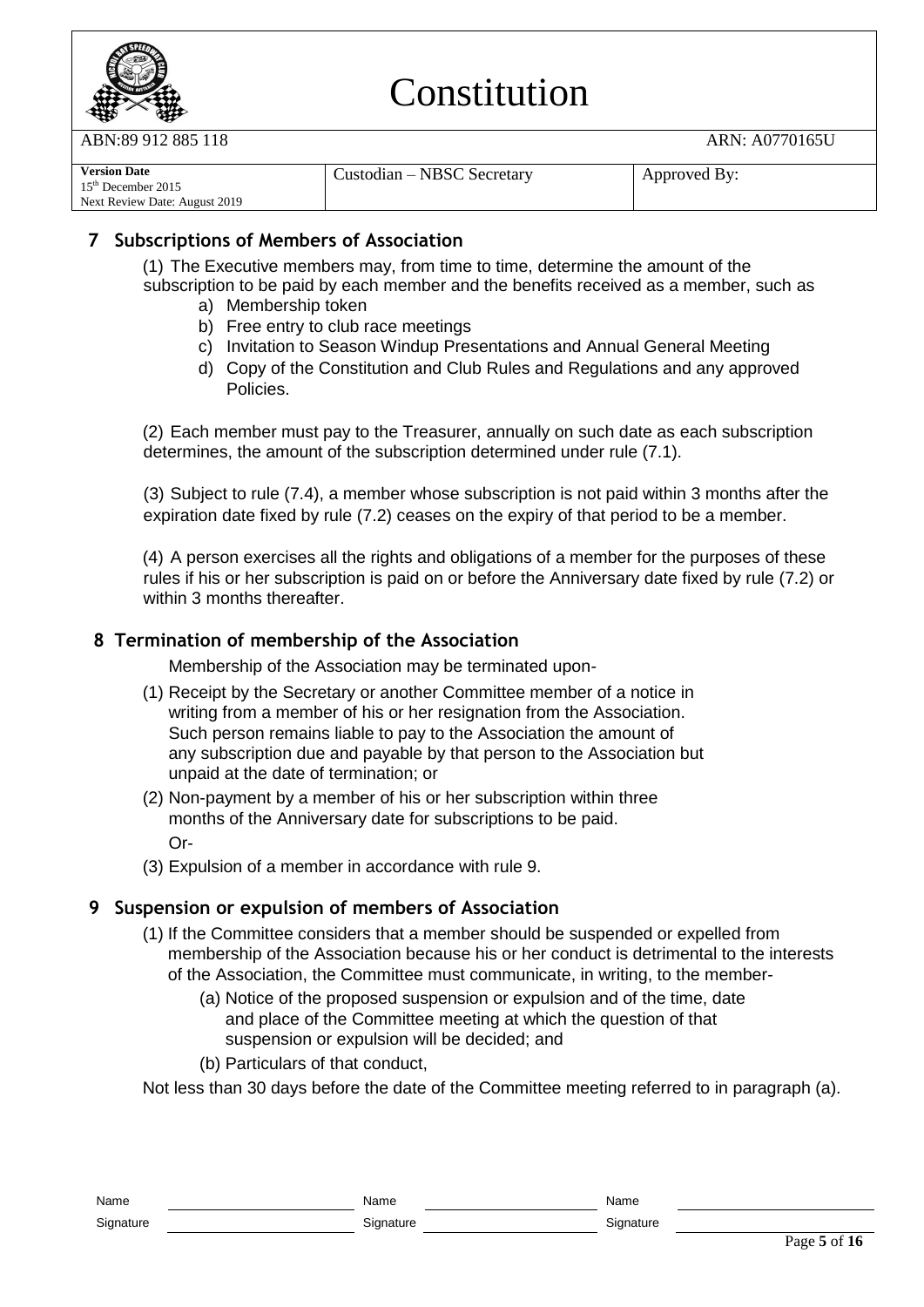

ABN:89 912 885 118 ARN: A0770165U

| <b>Version Date</b>           | Custodian – NBSC Secretary | Approved By: |
|-------------------------------|----------------------------|--------------|
| $15th$ December 2015          |                            |              |
| Next Review Date: August 2019 |                            |              |

- (2) At the Committee meeting referred to in a notice communicated under sub-rule (9.1), the Committee may, having afforded the member concerned a reasonable opportunity to be heard by, or to make representations in writing to, the Committee, suspend or expel or decline to suspend or expel that member from membership of the Association and must, forthwith after deciding whether or not to suspend or expel that member, communicate that decision in writing to that member.
- (3) Subject to rule (9.5), a member has his or her membership suspended or ceases to be a member 14 days after the day on which the decision to suspend or expel a member is communicated to him or her under rule (9.2).
- (4) A member who is suspended or expelled under rule (9.2) must, if he or she wishes to appeal against that suspension or expulsion, give notice to the Secretary of his or her intention to do so within the period of 14 days referred to in rule (9.3).
- (5) When notice is given under sub-rule (4)-
	- (a) the Association in a general meeting, must either confirm or set aside the decision of the Committee to suspend or expel the member, after having afforded the member who gave that notice a reasonable opportunity to be heard by, or to make representations in writing to, the Association in the general meeting; and
	- (b) The member who gave that notice is not suspended or does not cease to be a member until the decision of the Committee to suspend or expel him or her is confirmed under this sub-rule.

### **10 Committee of Management**

- (1) The affairs of the Association will be managed by a Committee of Management consisting of-
	- (a) President
	- (b) Vice-President
	- (c) Secretary
	- (d) Treasurer; and

(e) Not less than **TWO** other persons, and no more than **FOUR** other persons. All of whom must be Members of the Association.

- (2) Committee members must be elected to membership of the Committee at an annual general meeting or appointed under rule (10.8).
	- a) Elected member has held office for a period of 12 months or a current race season.
	- b) The elected member will remain in for a term of 12 months.
	- c) The secretary will record the nominated member's acceptance.

| Name      | Name      | Name      |
|-----------|-----------|-----------|
| Signature | Signature | Signature |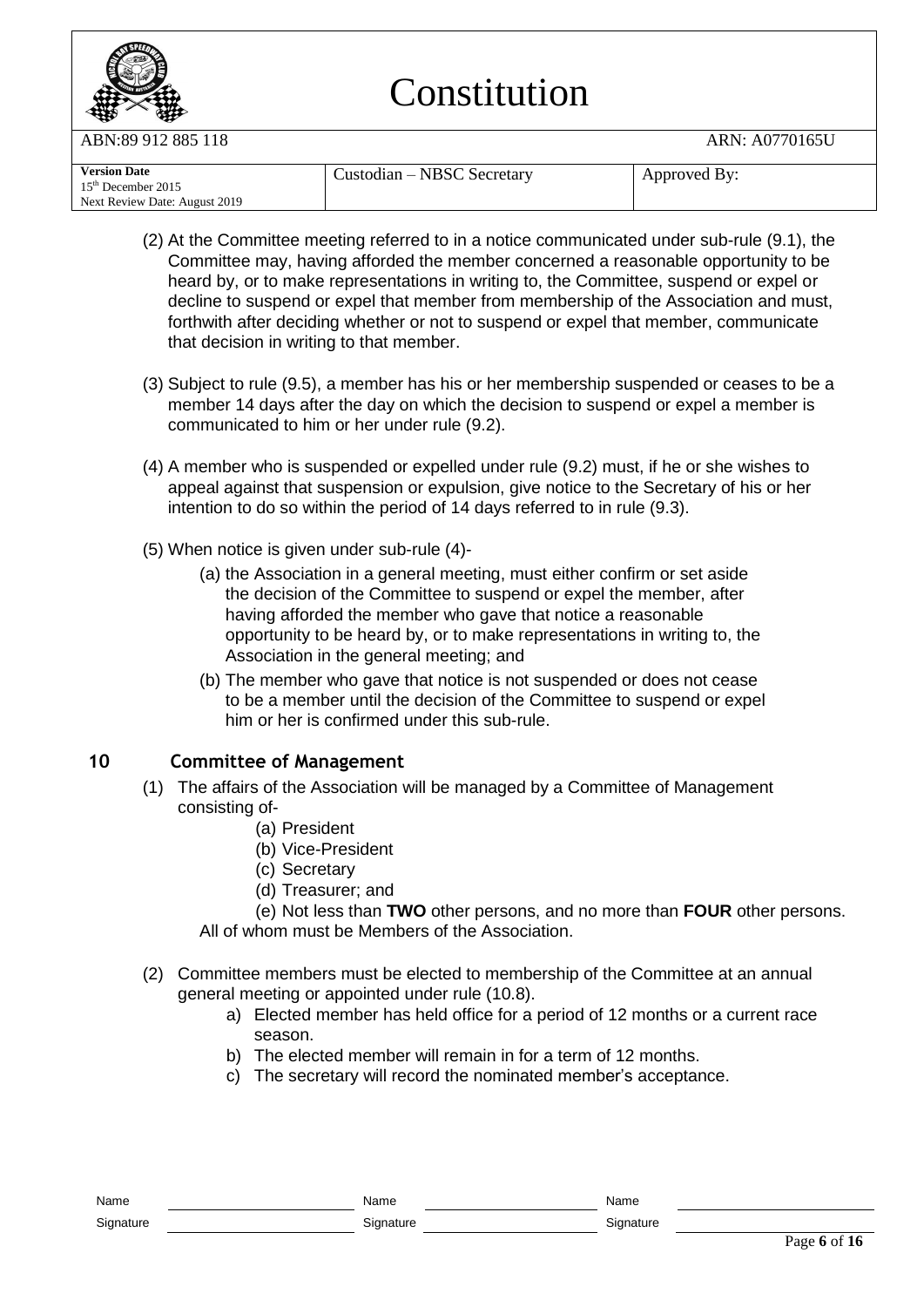

ABN:89 912 885 118 ARN: A0770165U

| <b>Version Date</b><br>$15th$ December 2015 | Custodian – NBSC Secretary | Approved By: |
|---------------------------------------------|----------------------------|--------------|
| Next Review Date: August 2019               |                            |              |

- (3) Subject to rule (10.8), a Committee member's term will be from his or her election at an annual general meeting until the election referred to in rule (10.2) at the next annual general meeting after his or her election, but he or she is eligible for re-election to membership of the Committee.
- (4) Except for nominees under rule (10.7), a person is not eligible for election to membership of the Committee unless a member has nominated him or her for election by delivering notice in writing of that nomination, signed by-
	- (a) The nominator; and

(b) The nominee to signify his or her willingness to stand for election, to the Secretary not less than 7 days before the day on which the annual general meeting concerned is to be held.

- (5) A person who is eligible for election or re-election under this rule may
	- (a) Propose or second himself or herself for election or re-election; and (b) Vote for him or herself.
- (6) If the number of persons nominated in accordance with rule (10.4) for election to membership of the Committee does not exceed the number of vacancies in that membership to be filled-
	- (a) The Secretary must report accordingly to; and
	- (b) The President must declare those persons to be duly elected as members of the Committee at, the annual general meeting concerned.

(7) If vacancies remain on the Committee after the declaration under rule (10.6), additional nominations of Committee members may be accepted from the floor of the annual general meeting. If such nominations from the floor do not exceed the number of vacancies the President must declare those persons to be duly elected as members of Committee. Where the number of nominations from the floor exceeds the remaining number of vacancies on the Committee, elections for those positions must be conducted.

- (8) If a vacancy remains on the Committee after the application of rule (10.7), or when a casual vacancy within the meaning of rule 14 occurs in the membership of the Committee-
	- (a) The Committee may appoint a member to fill that vacancy; and
	- (b) A member appointed under this sub-rule will
		- (i) Hold office until the election referred to in rule (10.2); and
		- (ii)Be eligible for election to membership of the Committee, at the next following annual general meeting.

| 1941 I V  | 1321111   | $'$ . The set of $\sim$ |
|-----------|-----------|-------------------------|
| Signature | Signature | Signature               |

Name Name Name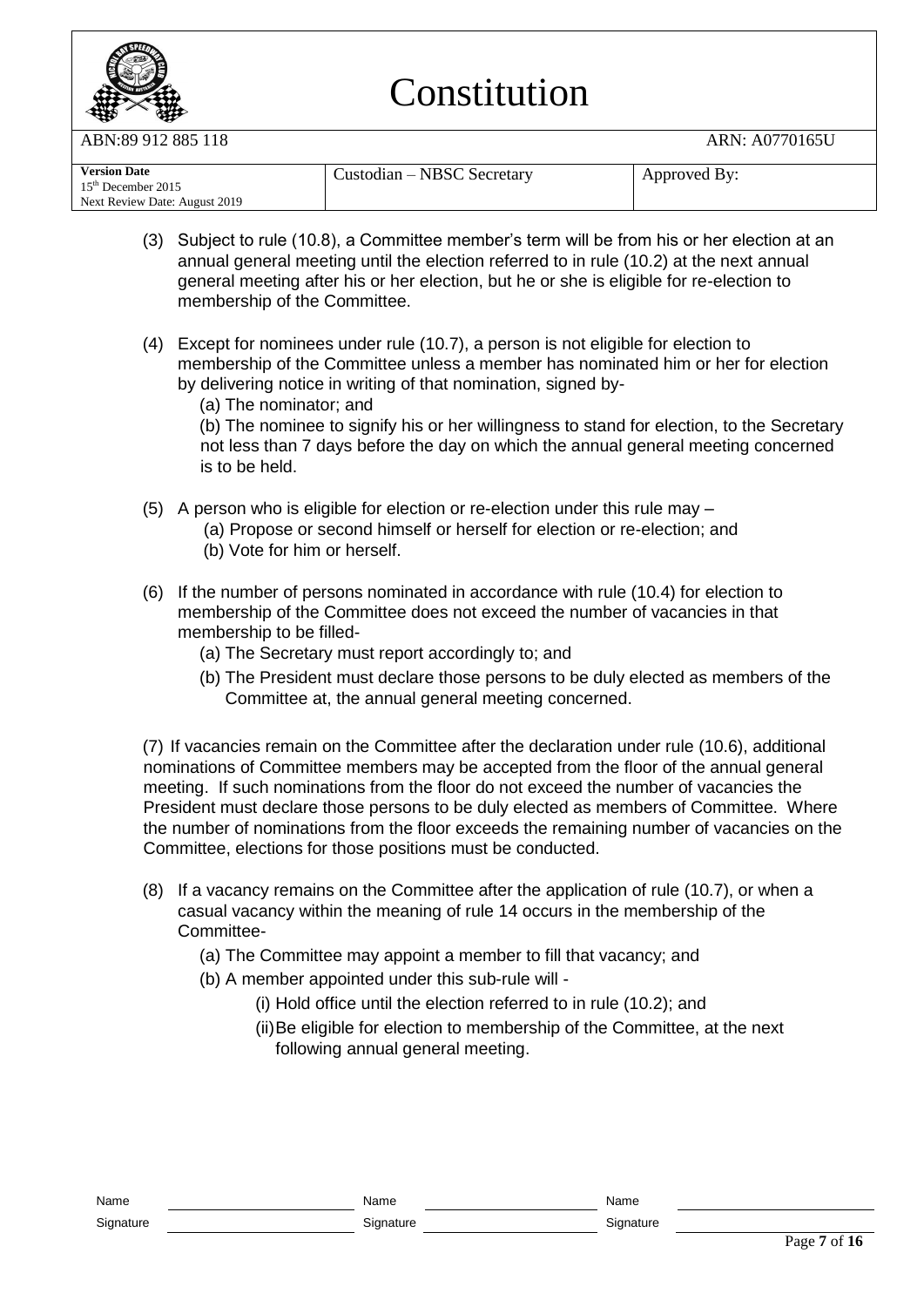

ABN:89 912 885 118 ARN: A0770165U

| <b>Version Date</b>           | Custodian – NBSC Secretary | Approved By: |
|-------------------------------|----------------------------|--------------|
| $15th$ December 2015          |                            |              |
| Next Review Date: August 2019 |                            |              |

- (9) The Committee may delegate, in writing, to one to more sub-committees (consisting of such member or members of the association as the Committee sees fit) the exercise of such functions of the Committee as are specified in the delegation other than-
	- (a) The power of delegation; and
	- (b) A function which is a duty imposed on the Committee by the Act or any other law.
- (10) Any delegation under rule (10.9) may be subject to such conditions and limitations as to the exercise of that function or as to time and circumstances as are specified in the written delegation and the Committee may continue to exercise any function delegated.
- (11) The Committee may, in writing, revoke wholly or in part any delegation of duties given under rule (10.9)
- (12) Power of the President

The President shall have the power of One (1) casting vote.

- (13) Finances
	- 1. Bank Account
		- a) Bank account/s shall be held in the club's name.
		- b) Minimum of 2 Committee members must have administration access to all bank accounts.
		- c) Payment approvals made by EFT or Cheque to be completed by a minimum 2 committee members
		- d) Secretary to keep a register of Signatories as per Rule 6.
			- a. Married couples, Defacto partners and/or Family Members may not both authorise the same payment or be the cheque signatories on the same cheques
				- This rule is to safeguard them and the association
	- 2. Financial Book Keeping
		- a) Financial books must be presented at every meeting and copies made available to all members.
		- b) Financial records are to be done electronically.
		- c) Receipts for all payments made to the club must be issued and recorded.
		- d) The treasurer and CPA will provide financial year profit and loss statement for the financial year and Season year is to be presented at the Annual General Meeting.
		- 3. Financial Year Records 1<sup>st</sup> July 30<sup>th</sup> June

a) Financial Year Statement to be prepared by an approved accountant to provide an accurate record of the club's financial statues for the financial year period. A copy of the report is to be made available at the next Annual General Meeting.

(14) Handover of Committee Positions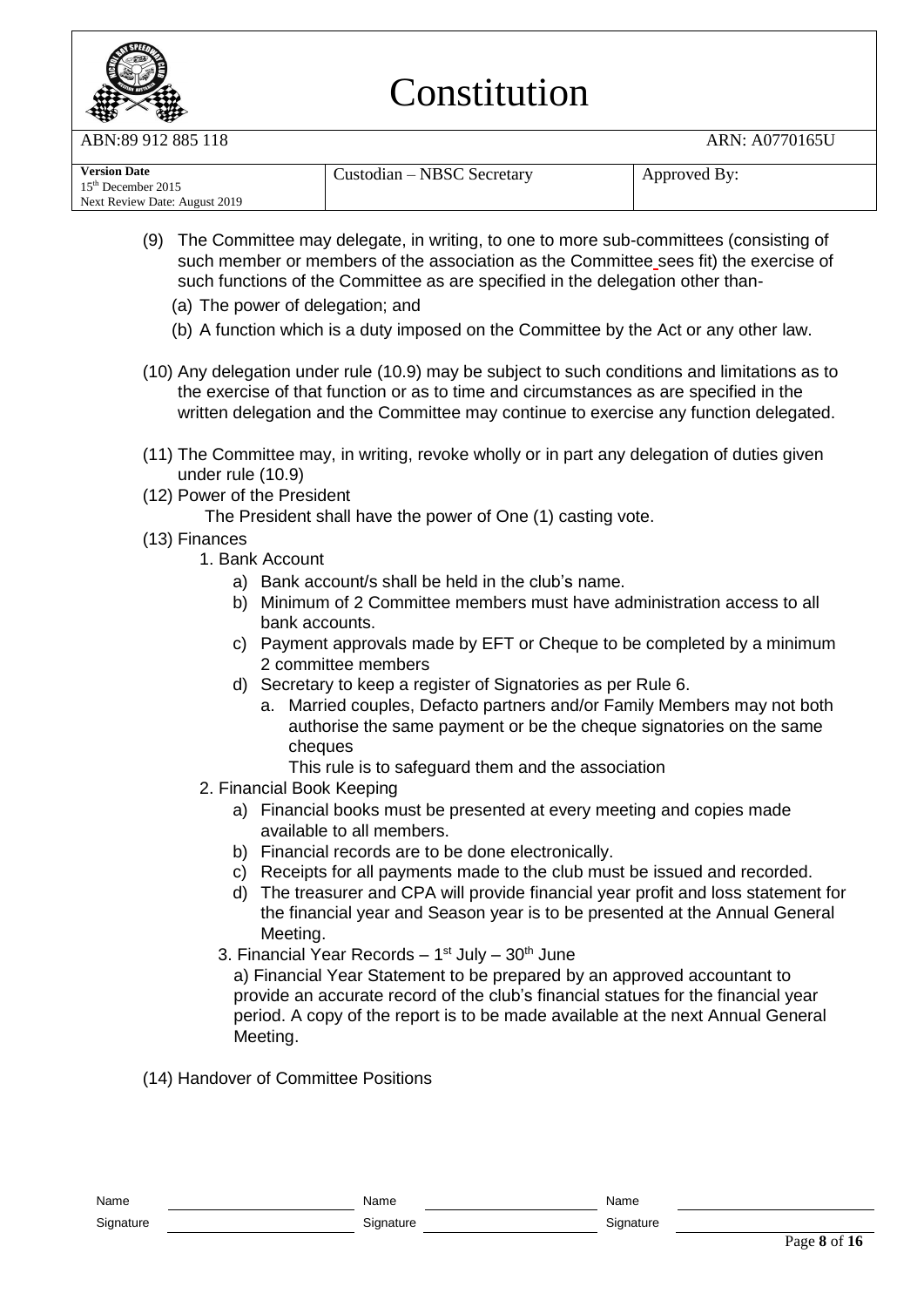

ABN:89 912 885 118 ARN: A0770165U

| <b>Version Date</b><br>$15th$ December 2015<br>Next Review Date: August 2019 | Custodian – NBSC Secretary | Approved By: |
|------------------------------------------------------------------------------|----------------------------|--------------|
|------------------------------------------------------------------------------|----------------------------|--------------|

- a) Elected members should become familiar with the responsibilities of the role within 4 weeks of the annual general meeting.
- b) Bank Account/s and financial records transferred within 4 weeks to ensure payment of any outstanding accounts
- c) The incoming Committee may appoint duties and delegate responsibilities to assist in the training of new committee members
- d) Advise if further assistance is required

### **President/Vice President**

- (1) The President must preside at all General meetings and Committee meetings.
- (2) In the event of the absence from a meeting of-
	- (a) The President, the Vice- President will be the Chairperson; or both
	- (b) The Vice-President, a member elected by the other members present at the meeting.
- (3) The President/Vice President are the elected representatives of the Nickol Bay Speedway Club

### **Secretary**

The Secretary must-

- (1) Co-ordinate the correspondence of the Association;
- (2) Keep full and correct minutes of the proceedings of the Committee and of the Association
- (3) Comply on behalf of the Association with-
	- (i) Section 27 of the Act with respect to the register of members of the Association, as referred to in rule 6;
	- (ii) section 28 of the Act by keeping and maintaining in an up to date condition the rules of the Association and, upon the request of a member of the Association, must make available those rules for the inspection of the member and the member may make a copy of or take an extract from the rules but will have no right to remove the rules for that purpose; and
	- (iii) Section 29 of the Act by maintaining a record of
		- a) the names and residential or postal addresses of the persons who hold the offices of the Association provided for by these rules, including all offices held by the persons who constitute the Committee and persons who are authorised to use the common seal of the Association under rule 22; and
		- b) The names and residential or postal addresses of any persons, who are appointed or act as trustees on behalf of the Association, and the Secretary must, upon the request of a member of the Association, make available the record for the inspection of the member and the member may make a copy of or take an extract from the record but will have no right to remove the record for that purpose;
- (4) unless the members resolve otherwise at a general meeting, have custody of all books, documents, records and registers of the Association, or in the custody of, the Treasurer

| Name      | Name      | Name      |
|-----------|-----------|-----------|
| Signature | Signature | Signature |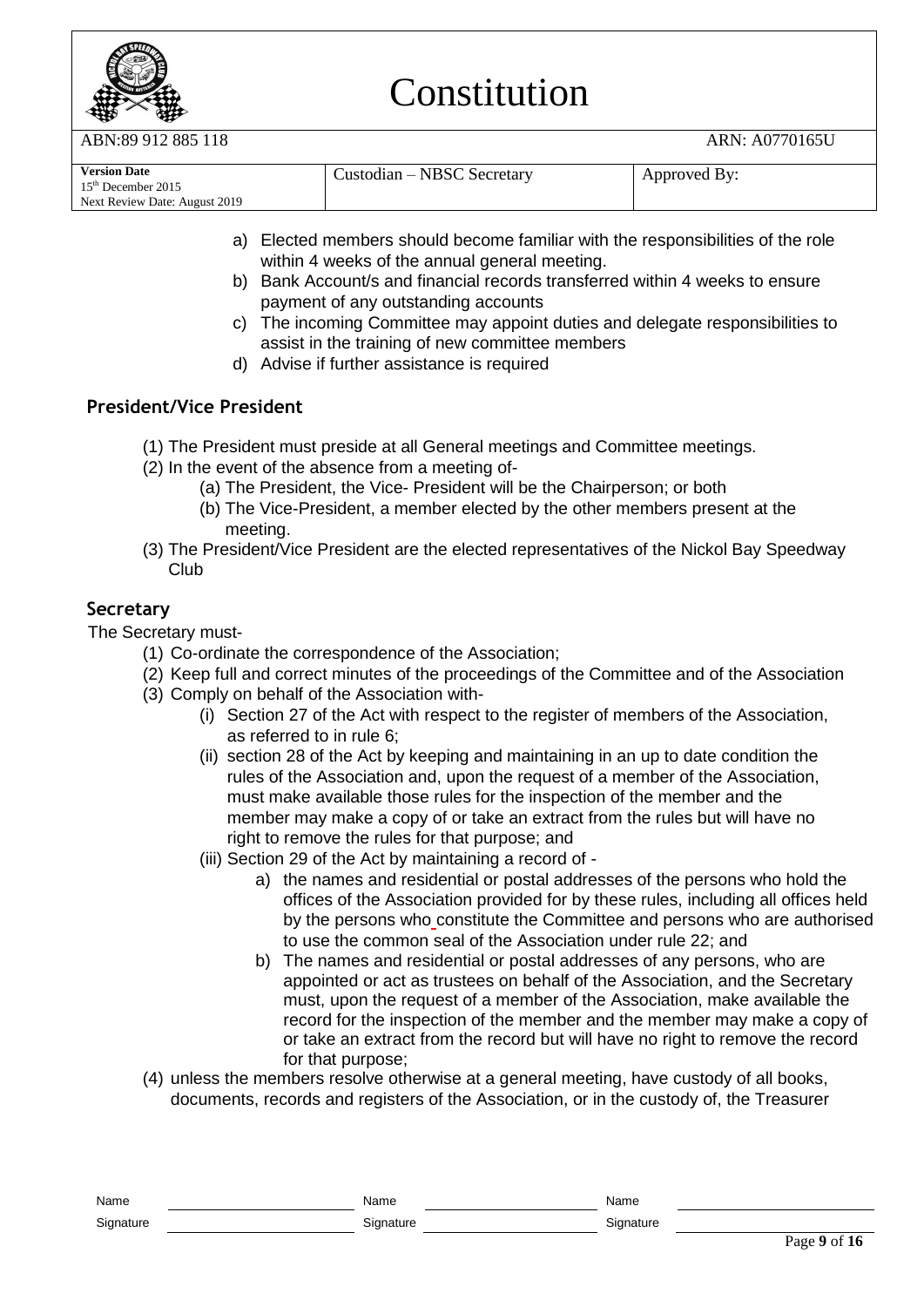

ABN:89 912 885 118 ARN: A0770165U

| <b>Version Date</b>           | Custodian – NBSC Secretary | Approved By: |
|-------------------------------|----------------------------|--------------|
| $15th$ December 2015          |                            |              |
| Next Review Date: August 2019 |                            |              |

(5) Perform such other duties as are imposed by these rules on the Secretary.

### **Treasurer**

The Treasurer must-

- (1) Be responsible for the receipt of all moneys paid to or received by, or by him or her on behalf of, the Association and must issue receipts for those moneys in the name of the Association;
- (2) Pay all moneys such account or accounts of the Association as the Committee may from time to time direct;
- (3) Make Electronic payments from the funds of the Association with the authority of a general meeting or of the Committee and in so doing ensure that all payments are made with at least one other authorised Committee member, or by any 2 others as are authorised by the Committee
- (4) Comply on behalf of the Association with sections 25 and 26 of the Act with respect to the accounting records of the Association by
	- a) Keeping such accounting records as correctly record and explain the financial transactions and financial position of the Association;
	- b) keeping its accounting records in such manner as will enable true and fair accounts of the Association to be prepared from time to time;
	- c) keeping its accounting records in such manner as will enable true and fair accounts of the Association to be conveniently and properly audited; and
	- d) Submitting to members at each Annual General Meeting of the Association accounts of the Association showing the financial position of the Association at the end of the immediately preceding financial year.
- (5) Whenever directed to do so by the President, submit to the Committee a report, balance sheet or financial statement in accordance with that direction;
- (6) Unless the members resolve otherwise at a general meeting, have custody of all securities, books and documents of a financial nature and accounting records of the Association.
- (7) Perform such other duties as are imposed by these rules on the Treasurer.

#### **11 Casual vacancies in membership of Committee**

A casual vacancy occurs in the office of a Committee member and that office becomes vacant if the Committee member-

- (a) dies;
- (b) resigns by notice in writing delivered to the President or, if the Committee member is the President, to the Vice-President and that resignation is accepted by resolution of the Committee;
- (c) is convicted of an offence under the Act;
- (d) is permanently incapacitated by mental or physical ill-health;
- (e) is absent from more than 3 Committee meetings in the same financial year without tendering an apology to the person presiding at each of those

| Name      | Name      | Name   |
|-----------|-----------|--------|
| Signature | Signature | Sianat |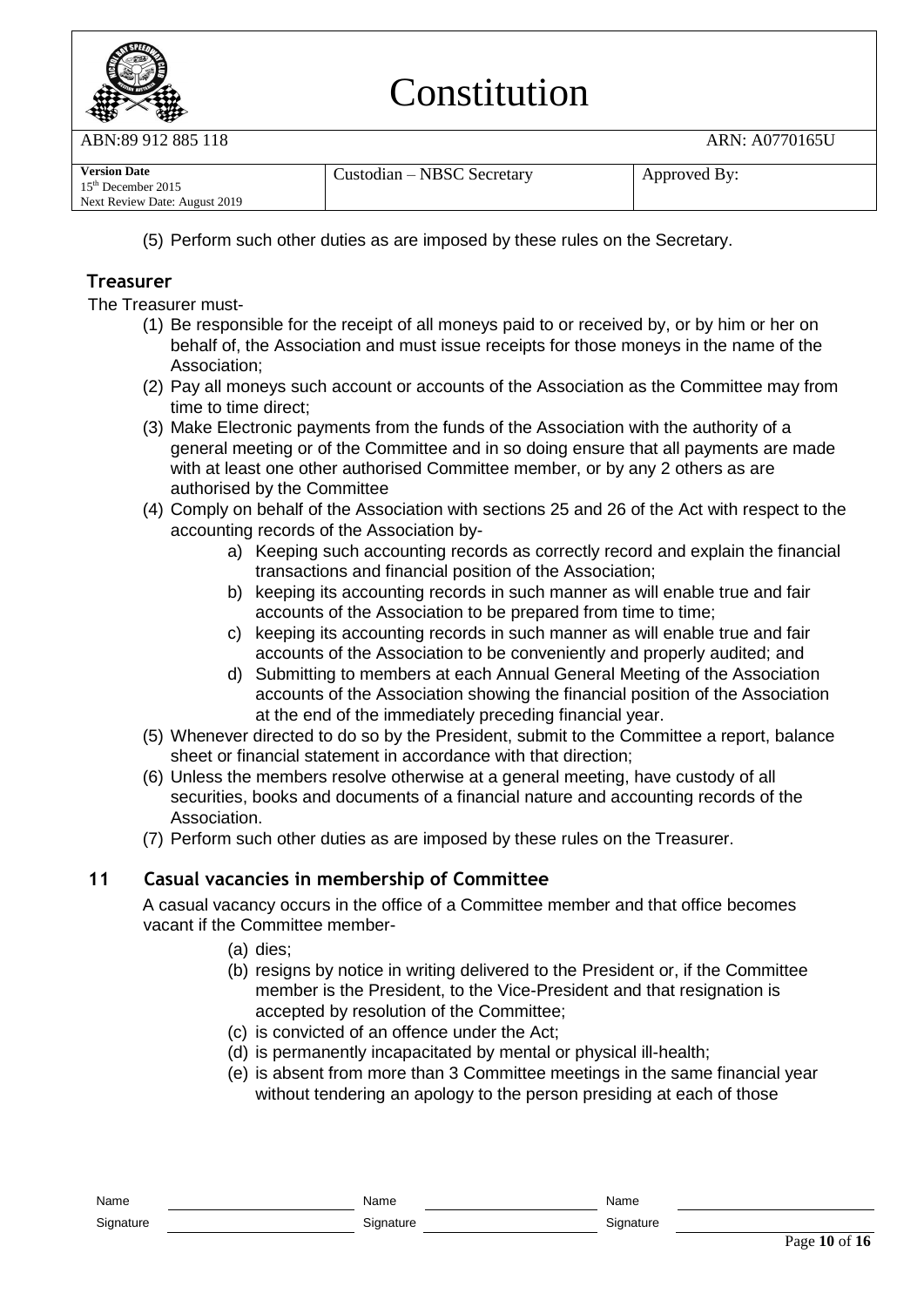

ABN:89 912 885 118 ARN: A0770165U

| <b>Version Date</b><br>$15th$ December 2015<br>Next Review Date: August 2019 | Custodian – NBSC Secretary | Approved By: |
|------------------------------------------------------------------------------|----------------------------|--------------|
|------------------------------------------------------------------------------|----------------------------|--------------|

Committee meetings, of which meetings the member received notice, and the Committee has resolved to declare the office vacant

- (f) Ceases to be a member of the Association; or
- (g) Is the subject of a resolution passed by a general meeting of members terminating his or her appointment as a Committee member.

### **12 Proceedings of Committee**

(1) The Committee must meet together for the dispatch of business not less than once (1) per month in each year.

(2) Each Committee member has a deliberative vote.

- (3) A question arising at a Committee meeting must be decided by a majority of votes, but, if there no majority, the person presiding at the Committee meeting will have a casting vote in addition to his or her deliberative vote.
- (4) At a meeting four (4) Committee Members constitute a quorum.
- (5) Subject to these rules, the procedure and order of business to be followed at a meeting must be determined by the Committee members present at the meeting.
- (6) The Secretary must cause every disclosure made by a member of the Committee to be recorded in the minutes of the meeting of the Committee at which it is made.

#### **13 Meetings of the Club**

- (1) General includes Committee Members and Club Members
	- a) Minutes of each meeting to be circulated to members after each meeting.
	- b) A quorum for all meetings shall be made up of four (4) Committee Members and more than (6) financial club members.
	- c) If insufficient numbers of members and committee are in attendance, the meeting shall be adjourned for fourteen (14) days and those present at the next meeting shall form a quorum.
	- d) an ordinary resolution put to the vote will be decided by a majority of votes cast on a show of hands or Poll Voting
	- e) A special resolution put to the vote will be decided by Poll Voting.
	- f) At a general meeting, a poll may be demanded by the President or by three or more members present in person or by proxy and, if so demanded.

The Secretary must cause proper minutes of all proceedings of all general meetings and Committee meetings to be taken and then to be entered within 30 days after the holding of each general meeting or Committee meeting, as the case requires, in a minute book kept for that purpose.

When minutes have been entered and signed as correct under this rule, they are, until the contrary is proved, evidence that-

| Nam.<br>       | `u. |
|----------------|-----|
| Signatur-<br>ີ |     |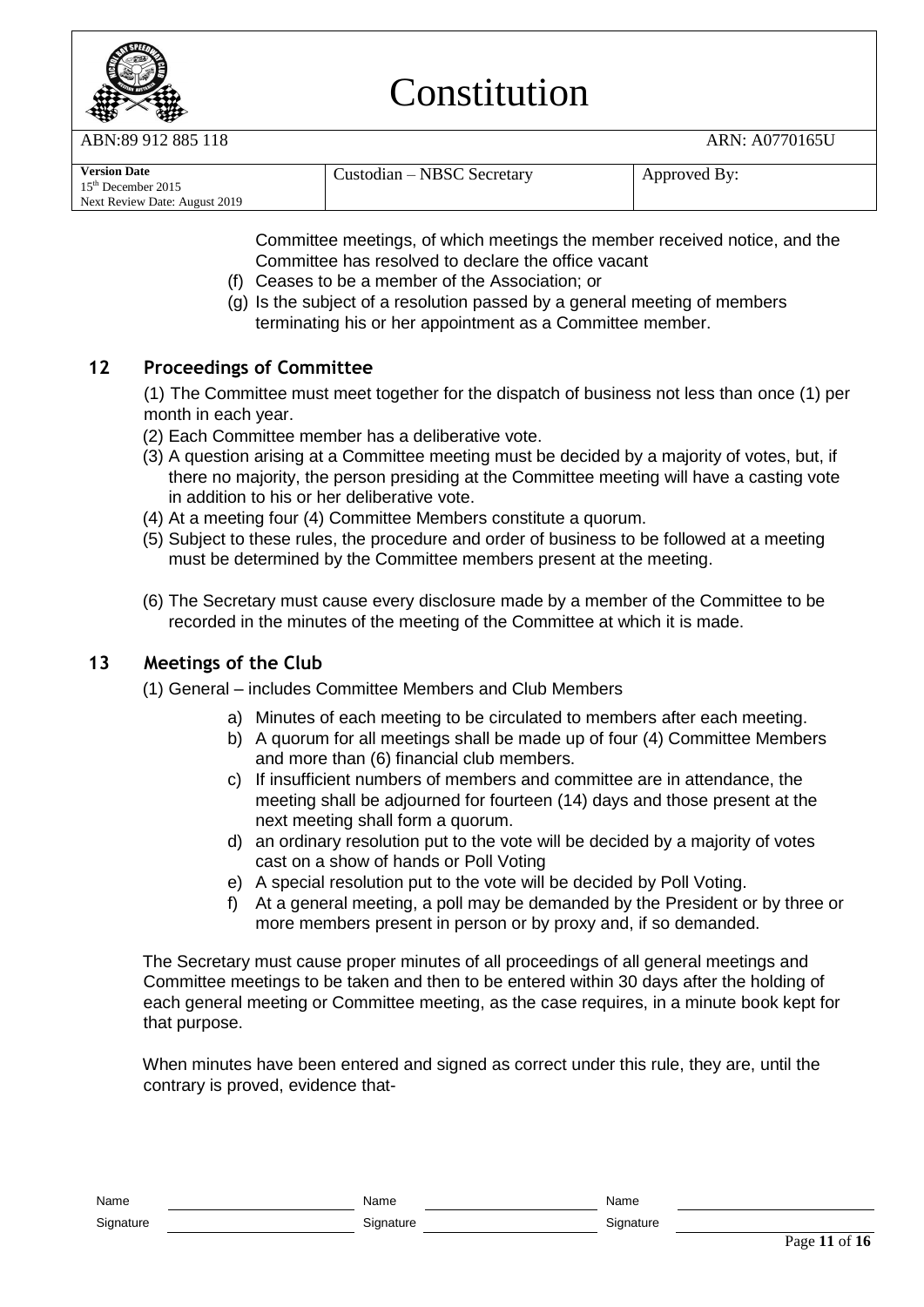

ABN:89 912 885 118 ARN: A0770165U

- i. The general meeting to which they relate (in this sub-rule called "the meeting") was duly convened and held;
- ii. All proceedings recorded as having taken place at the meeting did in fact take place at the meeting; and
- iii. All appointments or elections purporting to have been made at the meeting have been validly made.
- (2) Special Meeting-

Must, within 30 days of-

(i) receiving a request in writing to do so from not less than 75% of members, convene a special general meeting for the purpose specified in that request; or

(ii) The Secretary receiving a notice, convene a general meeting to deal with the appeal to which that notice relates.

Must, after receiving a notice, convene a general meeting, no later than the next annual general meeting, at which the appeal referred to in the notice will be dealt with. Failing that, the applicant is entitled to address the Association at that next annual general meeting in relation to the Committee's rejection of his or her application and the Association at that meeting must confirm or set aside the decision of the Committee.

- (3) Extraordinary Meeting
	- i. Meeting shall be notified by written notice to each member seven (7) days before meeting.
	- ii. A quorum for all meetings shall be made up of four (4) Committee Members and more than (6) financial club members.
- (4) Annual General Meeting
	- i. Must call an Annual General Meeting at the end of each race season and on or after the Season Windup presentations.
	- ii. The Secretary must give to all members not less than 21 days' notice of an annual general meeting and that notice must specify, when and where the annual general meeting is to be held;
	- iii. The particulars and order in which business is to be transacted, as follows
		- a) First, the consideration of the accounts and reports of the Committee;
		- b) Second, the election of Committee members to replace outgoing Committee members; and
		- c) Third, any other business requiring consideration by the Association at the general meeting.
- (5) A special resolution may be moved either at a **Special General** meeting or at an **Annual General Meeting**; however, the Secretary must give to all members not less than 21 days' notice of the meeting at which a special resolution is to be proposed. In addition to those matters must also include the resolution to be proposed and the intention to propose the resolution as a special resolution.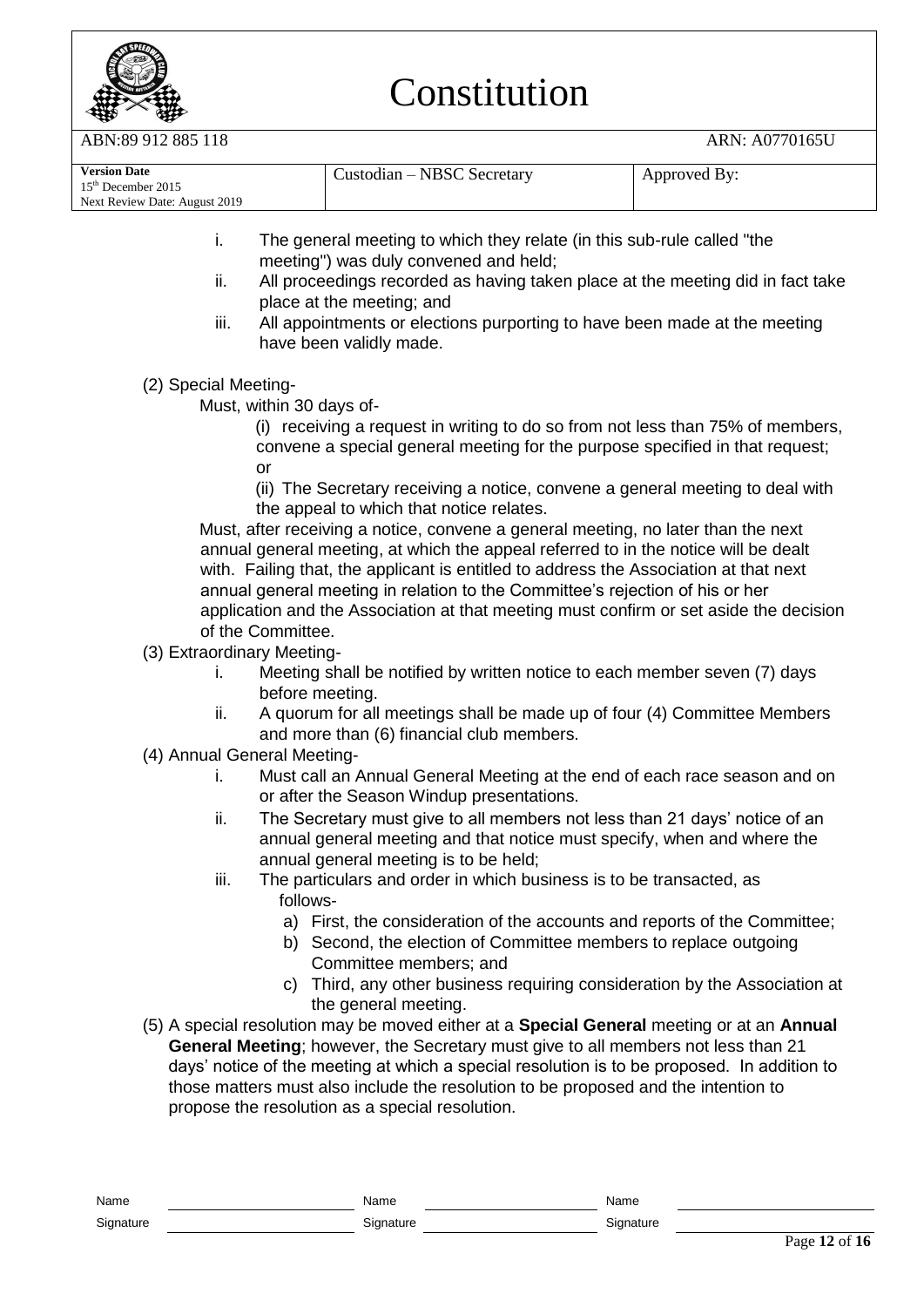

ABN:89 912 885 118 ARN: A0770165U

| <b>Version Date</b>           | Custodian – NBSC Secretary | Approved By: |
|-------------------------------|----------------------------|--------------|
| $15th$ December 2015          |                            |              |
| Next Review Date: August 2019 |                            |              |

### **14 Voting rights of members of Association**

- (1) Subject to these rules, each member present in person or by proxy at a general meeting is entitled to a deliberative vote.
- (2) A member (in this rule called "the appointing member") may appoint in writing another member who is a natural person to be the proxy of the appointing member and to attend, and vote on behalf of the appointing member at, any general meeting.
- (3) Full Financial Members must be financial for a period of three (3) months to have a casting vote at General Meetings and Annual General Meetings.
- (4) Social Members do not have Voting Rights.
- (5) Members must be over 18 years of age to have a voting right

#### **15 Club Policy, Rules and Regulations**

- (1) Policies, standards, guidelines and procedures which provide for quality assurance on behalf of the Nickol Bay Speedway Club.
- (2) The Committee may alter these rules, or make rules additional to these rules by providing the changes at either a General Meeting or Annual General Meeting recording the changes as being approved by financial club members.

#### **Rules of Association**

- (1) The Association may alter or rescind these rules, or make rules additional to these rules, in accordance with the procedure set out in sections 17, 18 and 19 of the Act, which is as follows-
	- (a) Subject to sub-rule (1) (d) and (1) (e), the Association may alter its rules by special resolution but not otherwise;
	- (b) Within one month of the passing of a special resolution altering its rules, or such further time as the Commissioner may in a particular case allow (on written application by the Association), the Association must lodge with the Commissioner notice of the special resolution setting out particulars of the alteration together with a certificate given by a member of the Committee certifying that the resolution was duly passed as a special resolution and that the rules of the Association as so altered conform to the requirements of this Act;
	- (c) An alteration of the rules of the Association does not take effect until sub-rule (1) (b) is complied with;
	- (d) An alteration of the rules of the Association having effect to change the name of the association does not take effect until sub-rules (1) (a) to (1) (c) are complied with and the approval of the Commissioner is given to the change of name;
	- (e) An alteration of the rules of the Association having effect to alter the objects or purposes of the association does not take effect until sub-rules (1) (a) to (1) (c) are complied with and the approval of the Commissioner is given to the alteration of the objects or purposes.

Name Name Name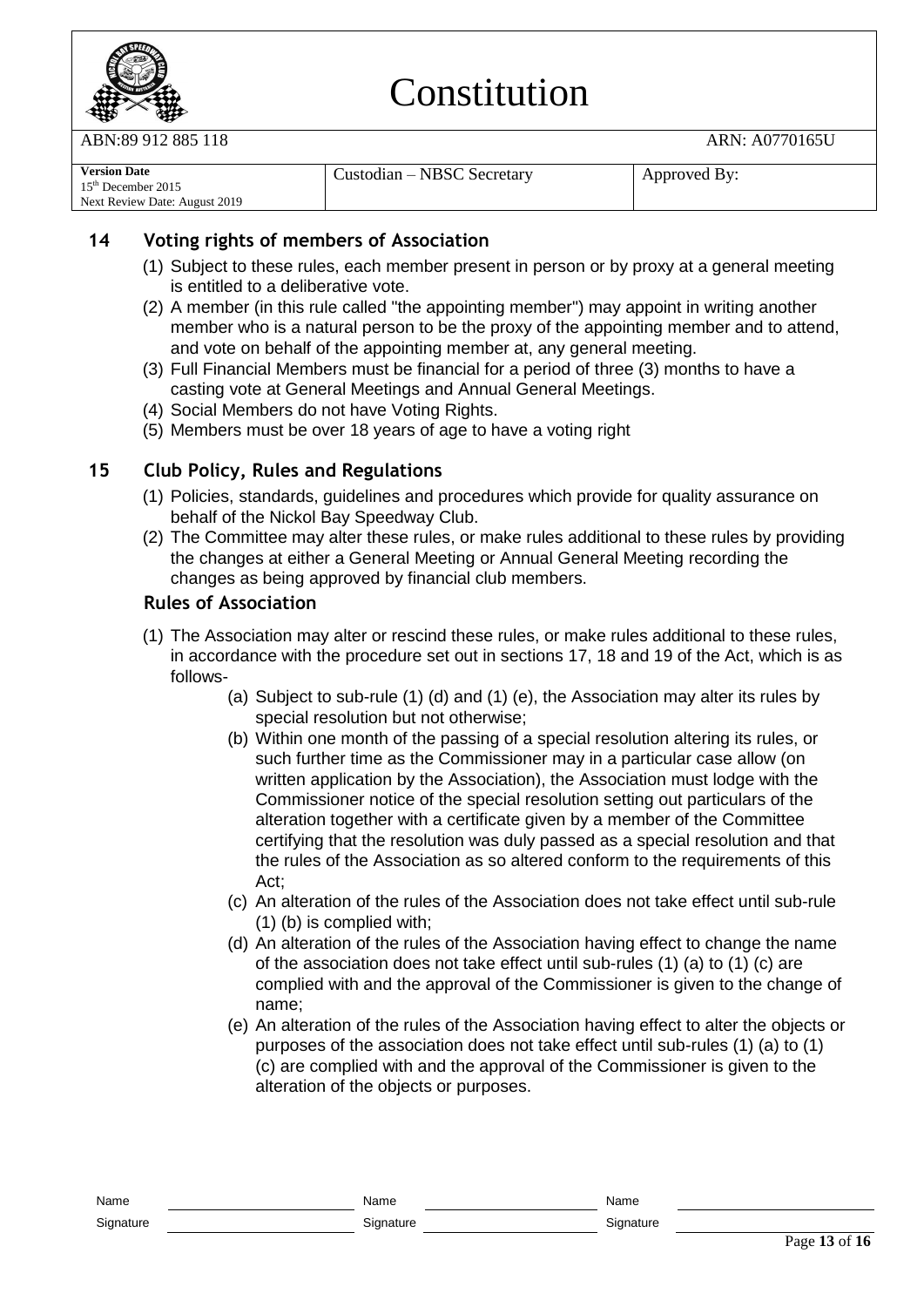

N:89 912 885 118 ARN: A0770165U

| <b>Version Date</b>           | Custodian – NBSC Secretary | Approved By: |
|-------------------------------|----------------------------|--------------|
| $15th$ December 2015          |                            |              |
| Next Review Date: August 2019 |                            |              |

- (2) These rules bind every member and the Association to the same extent as if every member and the Association had signed and sealed these rules and agreed to be bound by all their provisions.
- (3) Liability of the association. The club accepts no liability for injury received by a member of the public or a member of the club, sustained while engaged in any activities organised by the club.
- (4) The rules of the club shall be those specified in the Club Policies and shall be read in conjunction with the constitution
- (5) The rules of the club shall be altered or added only by consent of 75% of the members voting at the meeting, provided due notice has been given.

#### **16 Common Seal of Association**

(1) The Association must have a common seal on which its corporate name appears in legible characters.

(2) The common seal of the Association must not be used without the express authority of the Committee and every use of that common seal must be recorded in the minute book referred to in rule 18.

(3) The affixing of the common seal of the Association must be witnessed by any two of the Committee.

(4) The common seal of the Association must be kept in the custody of the Secretary or of such other person as the Committee from time to time decides.

#### **17 Inspection of records, etc. of Association**

A fully financial member with voting rights may at any reasonable time inspect without charge the books, documents, records and securities of the Association.

#### **18 Disputes and mediation**

- (1) The grievance procedure set out in this rule applies to disputes under these rules between-
	- (a) a member and another member; or
	- (b) a member and the Association; or
	- (c) If the Association provides services to non-members, those non-members who receive services from the Association, and the Association.
- (2) The parties to the dispute must meet and discuss the matter in dispute, and, if possible, resolve the dispute within 14 days after the dispute comes to the attention of all of the parties.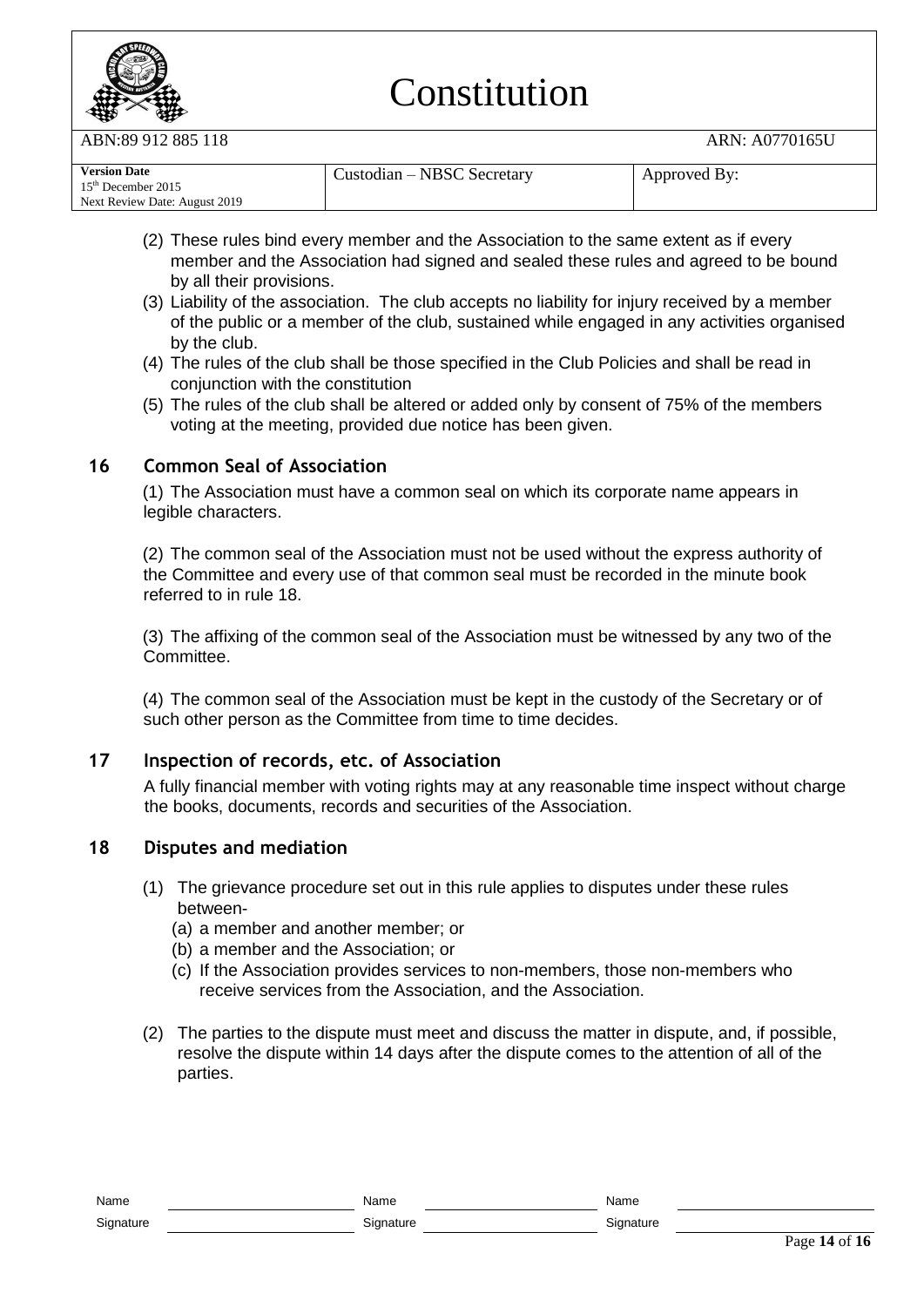

ABN:89 912 885 118 ARN: A0770165U

| <b>Version Date</b>            | Custodian – NBSC Secretary | Approved By: |
|--------------------------------|----------------------------|--------------|
| 15 <sup>th</sup> December 2015 |                            |              |
| Next Review Date: August 2019  |                            |              |

- (3) If the parties are unable to resolve the dispute at the meeting, or if a party fails to attend that meeting, then the parties must, within 10 days, hold a meeting in the presence of a mediator.
- (4) The mediator must be-
	- (a) a person chosen by agreement between the parties; or (b) in the absence of agreement-

(i) In the case of a dispute between a member and another member, a person appointed by the Committee of the Association;

(ii) In the case of a dispute between a member or relevant non-member (as defined by sub-rule (1) (c)) and the Association, a person who is a mediator appointed to, or employed with, a not for profit organisation.

- (5) A member of the Association can be a mediator.
- (6) The mediator cannot be a member who is a party to the dispute.
- (7) The parties to the dispute must, in good faith, attempt to settle the dispute by mediation.
- (8) The mediator, in conducting the mediation, must-
	- (a) give the parties to the mediation process every opportunity to be heard;
	- (b) allow due consideration by all parties of any written statement submitted by any party; and
	- (c) Ensure that natural justice is accorded to the parties to the dispute throughout the mediation process.
- (9) The mediator must not determine the dispute.
- (10) The mediation must be confidential and without prejudice.
- (11) If the mediation process does not result in the dispute being resolved, the parties may seek to resolve the dispute in accordance with the Act or otherwise at law.

#### **19 Distribution of surplus property on winding up of Association**

Members of the Club may at any time by resolution passed at an extraordinary meeting, to liquidate and wind up the club, must be by consent of 75% of members voting at the meeting to dissolve the association.

If upon the winding up or dissolution of the Association there remains after satisfaction of all its debts and liabilities any property whatsoever, the same must not be paid to or distributed among the members, or former members. The surplus property must be given or transferred to another association incorporated under the Act which has similar objects and